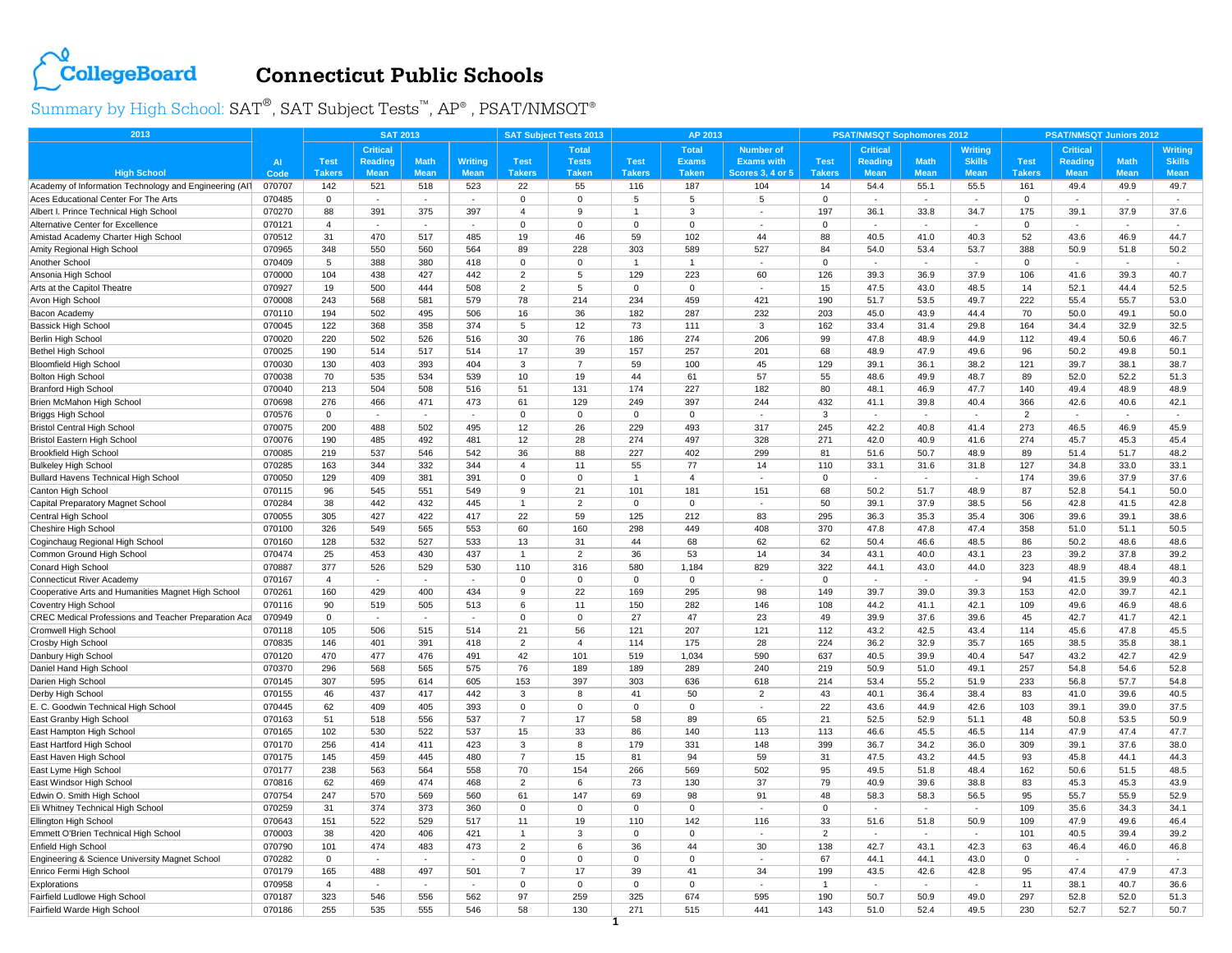| 2013                                                                                                   |                  | <b>SAT 2013</b> |                          |                | <b>SAT Subject Tests 2013</b><br>AP 2013 |                         |                     |                |                |                          | <b>PSAT/NMSQT Sophomores 2012</b> |                 |                          | <b>PSAT/NMSQT Juniors 2012</b> |               |                 |              |               |
|--------------------------------------------------------------------------------------------------------|------------------|-----------------|--------------------------|----------------|------------------------------------------|-------------------------|---------------------|----------------|----------------|--------------------------|-----------------------------------|-----------------|--------------------------|--------------------------------|---------------|-----------------|--------------|---------------|
|                                                                                                        |                  |                 | <b>Critical</b>          |                |                                          |                         | <b>Total</b>        |                | <b>Total</b>   | <b>Number of</b>         |                                   | <b>Critical</b> |                          | Writing                        |               | <b>Critical</b> |              | Writing       |
|                                                                                                        | AI.              | <b>Test</b>     | <b>Reading</b>           | <b>Math</b>    | <b>Writing</b>                           | <b>Test</b>             | <b>Tests</b>        | <b>Test</b>    | <b>Exams</b>   | <b>Exams with</b>        | <b>Test</b>                       | <b>Reading</b>  | <b>Math</b>              | <b>Skills</b>                  | <b>Test</b>   | <b>Reading</b>  | <b>Math</b>  | <b>Skills</b> |
| <b>High School</b>                                                                                     | Code             | Takers          | <b>Mean</b>              | <b>Mean</b>    | <b>Mean</b>                              | <b>Takers</b>           | <b>Taken</b>        | <b>Takers</b>  | <b>Taken</b>   | <b>Scores 3, 4 or 5</b>  | <b>Takers</b>                     | <b>Mean</b>     | <b>Mean</b>              | <b>Mean</b>                    | <b>Takers</b> | <b>Mean</b>     | <b>Mean</b>  | <b>Mean</b>   |
| Farmington High School                                                                                 | 070805           | 282             | 552                      | 571            | 555                                      | 85                      | 238                 | 420            | 954            | 702                      | 304                               | 48.0            | 48.3                     | 47.8                           | 318           | 50.2            | 52.5         | 50.5          |
| Francis T. Maloney High School                                                                         | 070382           | 143             | 489                      | 480            | 493                                      | 12                      | 29                  | 132            | 180            | 92                       | 221                               | 38.3            | 36.2                     | 37.6                           | 233           | 41.7            | 40.6         | 40.2          |
| Frank S Bunnell High School                                                                            | 070756           | 213             | 488                      | 497            | 494                                      | 13                      | 29                  | 64             | 103            | 77                       | 136                               | 43.5            | 42.9                     | 42.8                           | 185           | 46.0            | 46.5         | 44.9          |
| Glastonbury High School                                                                                | 070215           | 508             | 562                      | 594            | 568                                      | 187                     | 535                 | 537            | 849            | 737                      | 334                               | 50.7            | 52.9                     | 49.3                           | 406           | 53.0            | 55.7         | 51.6          |
| Global Communications Academy                                                                          | 070290           | 0               | $\sim$                   | $\blacksquare$ |                                          | 0                       | $^{\circ}$          |                | $\overline{2}$ | $\overline{\phantom{a}}$ | 0                                 | $\sim$          | $\overline{\phantom{a}}$ |                                | $^{\circ}$    |                 | $\sim$       | $\sim$        |
| Granby Memorial High School                                                                            | 070217           | 181             | 545                      | 561            | 545                                      | 43                      | 96                  | 205            | 374            | 287                      | 155                               | 46.3            | 48.4                     | 45.9                           | 191           | 50.5            | 51.2         | 50.5          |
| Grasso Southeastern Technical High School                                                              | 070254<br>070372 | 57<br>73        | 397<br>430               | 396<br>413     | 404<br>414                               | 1<br>$\overline{2}$     | 3<br>$\overline{4}$ | 17<br>1        | 34<br>-1       | 6<br>$\sim$              | 41<br>56                          | 39.4<br>36.5    | 39.5<br>34.8             | 38.9<br>35.9                   | 79<br>61      | 42.5<br>39.7    | 39.5<br>37.4 | 40.8<br>39.7  |
| Great Path Academy at Manchester Community College<br>Greater Hartford Academy Mathematics And Science | 070276           | 40              | 523                      | 572            | 557                                      | 9                       | 28                  | 62             | 116            | 88                       | 92                                | 48.7            | 50.5                     | 46.8                           | 32            | 50.2            | 51.0         | 49.6          |
|                                                                                                        | 070275           | 80              | 453                      | 422            | 454                                      | $\overline{1}$          | $\overline{2}$      | 65             | 89             | 35                       | 99                                | 42.7            | 40.3                     | 43.9                           | 92            | 43.1            | 40.8         | 44.0          |
| Greater Hartford Academy of the Arts<br>Greater Hartford Classical Magnet School                       | 070306           | 91              | 463                      | 435            | 458                                      | 16                      | 33                  | 21             | 23             | 9                        | 89                                | 42.8            | 40.8                     | 42.2                           | 81            | 46.1            | 42.3         | 45.0          |
| Greenwich High School                                                                                  | 070240           | 604             | 559                      | 585            | 571                                      | 240                     | 611                 | 739            | 1,754          | 1,456                    | 603                               | 47.8            | 47.8                     | 47.3                           | 580           | 52.6            | 54.1         | 52.4          |
| Griswold High School                                                                                   | 070325           | 105             | 487                      | 491            | 491                                      | 3                       | $\overline{7}$      | 40             | 45             | 30                       | 29                                | 50.3            | 48.9                     | 48.2                           | 82            | 47.0            | 44.6         | 45.4          |
| Guilford High School                                                                                   | 070255           | 253             | 554                      | 552            | 551                                      | 67                      | 160                 | 264            | 531            | 406                      | 161                               | 51.6            | 49.9                     | 49.3                           | 198           | 53.5            | 53.5         | 51.8          |
| H C Wilcox Technical High School                                                                       | 070385           | 105             | 461                      | 444            | 444                                      | $\overline{2}$          | 5                   | 12             | 12             | $\mathbf{1}$             | 26                                | 50.0            | 46.0                     | 46.3                           | 120           | 43.8            | 43.6         | 43.1          |
| H H. Ellis Technical School                                                                            | 070133           | 29              | 444                      | 454            | 433                                      | 0                       | $\mathbf 0$         | 0              | $\mathbf 0$    | $\sim$                   | 36                                | 43.4            | 43.9                     | 42.5                           | 68            | 42.9            | 41.3         | 42.0          |
| Haddam-Killingworth High School                                                                        | 070324           | 135             | 518                      | 508            | 525                                      | 9                       | 18                  | 68             | 109            | 85                       | 158                               | 46.2            | 45.2                     | 46.1                           | 142           | 48.7            | 47.4         | 47.6          |
| Hall High School                                                                                       | 070900           | 331             | 544                      | 543            | 546                                      | 99                      | 254                 | 452            | 826            | 657                      | 347                               | 47.6            | 47.1                     | 46.7                           | 306           | 51.9            | 51.5         | 51.3          |
| Hamden High School                                                                                     | 070260           | 340             | 466                      | 459            | 470                                      | 54                      | 120                 | 281            | 427            | 250                      | 385                               | 42.0            | 39.4                     | 41.5                           | 106           | 50.7            | 49.1         | 50.4          |
| Hartford Culinary Arts Academy                                                                         | 070307           | 44              | 319                      | 319            | 331                                      | 0                       | $\mathbf 0$         | $\mathbf 0$    | $\mathbf 0$    | $\overline{\phantom{a}}$ | 35                                | 33.1            | 30.4                     | 30.4                           | 48            | 34.4            | 32.6         | 31.0          |
| Hartford Magnet Trinity College Academy                                                                | 070274           | 0               | $\overline{\phantom{a}}$ | $\blacksquare$ | $\overline{\phantom{a}}$                 | $\Omega$                | $\mathbf 0$         | $\mathbf 0$    | $\mathbf 0$    | $\overline{\phantom{a}}$ | 83                                | 41.7            | 40.1                     | 41.4                           | $\mathbf 0$   |                 | $\sim$       | $\sim$        |
| Hartford Public High School Engineering and Green Tech                                                 | 070311           | 96              | 337                      | 343            | 320                                      | 0                       | $\mathbf 0$         | $\Omega$       | $\Omega$       | $\sim$                   | 84                                | 33.4            | 31.2                     | 32.0                           | 49            | 34.7            | 35.1         | 35.3          |
| Hartford Public High School Nursing Academy                                                            | 070271           | 102             | 342                      | 334            | 346                                      | 1                       | 3                   | $\Omega$       | $\Omega$       |                          | 71                                | 33.3            | 29.7                     | 29.9                           | 79            | 34.4            | 30.9         | 33.8          |
| Henry Abbott Technical High School                                                                     | 070123           | 63              | 450                      | 440            | 428                                      | 0                       | $\mathbf 0$         | $\mathbf 0$    | $\Omega$       | $\overline{\phantom{a}}$ | 122                               | 40.6            | 38.5                     | 38.9                           | 66            | 42.2            | 40.3         | 39.0          |
| High School in the Community                                                                           | 070487           | 58              | 357                      | 349            | 354                                      | 1                       | 3                   | 32             | 43             | 3                        | 46                                | 37.3            | 34.5                     | 34.9                           | 45            | 35.8            | 35.4         | 34.1          |
| High School Inc: Insurance and Finance Academy                                                         | 070308           | 77              | 353                      | 349            | 354                                      | 3                       | 5                   | $\Omega$       | $\Omega$       | $\sim$                   | 70                                | 34.9            | 31.5                     | 32.5                           | 58            | 36.7            | 33.5         | 33.3          |
| Hill Regional Career High School                                                                       | 070488           | 150             | 401                      | 410            | 419                                      | 14                      | 36                  | 151            | 285            | 83                       | 181                               | 38.6            | 37.1                     | 38.3                           | 154           | 41.6            | 42.5         | 41.1          |
| Housatonic Valley Regional High School                                                                 | 070205           | 67              | 506                      | 490            | 508                                      | 3                       | 10                  | 9              | 10             | 9                        | 9                                 | 56.4            | 48.8                     | 54.8                           | 107           | 47.6            | 46.7         | 47.9          |
| Howell Cheney Technical High School                                                                    | 070375           | 74              | 444                      | 438            | 427                                      | 0                       | $\mathbf 0$         | 0              | $\mathbf 0$    | $\blacksquare$           | $\mathbf 0$                       | $\sim$          | $\sim$                   | $\sim$                         | 146           | 42.5            | 41.4         | 41.0          |
| Hyde Leadership Magnet School                                                                          | 070268           | 30              | 376                      | 393            | 360                                      | 0                       | $\mathbf{0}$        | 29             | 29             | 0                        | 52                                | 33.4            | 32.7                     | 32.6                           | 40            | 35.1            | 34.6         | 33.0          |
| James Hillhouse High School                                                                            | 070495           | 186             | 352                      | 345            | 361                                      | 8                       | 19                  | 75             | 112            | 30                       | 204                               | 34.4            | 34.3                     | 33.9                           | 142           | 37.0            | 35.7         | 36.4          |
| Joel Barlow High School                                                                                | 070638           | 220             | 561                      | 567            | 575                                      | 46                      | 113                 | 231            | 399            | 330                      | 252                               | 50.0            | 49.6                     | 48.8                           | 222           | 53.6            | 53.8         | 52.3          |
| John F. Kennedy High School                                                                            | 070840           | 175             | 435                      | 426            | 433                                      | 11                      | 24                  | 127            | 239            | 77                       | 116                               | 39.4            | 38.4                     | 38.9                           | 139           | 41.7            | 40.5         | 40.8          |
| Jonathan Law High School                                                                               | 070423           | 168             | 485                      | 488            | 487                                      | 13                      | 29                  | 252            | 443            | 253                      | 187                               | 43.1            | 43.1                     | 42.6                           | 106           | 48.5            | 49.2         | 47.6          |
| Joseph A. Foran High School                                                                            | 070424           | 217             | 496                      | 486            | 499                                      | 22                      | 49                  | 223            | 382            | 257                      | 218                               | 44.8            | 43.1                     | 43.3                           | 139           | 50.0            | 48.9         | 49.8          |
| Journalism and Media Academy                                                                           | 070312           | 56              | 319                      | 306            | 323                                      | 0                       | $\mathbf 0$         | 0              | $\mathbf 0$    | $\sim$                   | 43                                | 33.9            | 32.3                     | 33.4                           | 36            | 36.2            | 33.3         | 35.4          |
| Killingly High School                                                                                  | 070135           | 93              | 488                      | 488            | 502                                      | 6                       | 10                  | 82             | 141            | 100                      | 186                               | 41.6            | 37.8                     | 41.0                           | 181           | 43.7            | 41.4         | 43.1          |
| Kinsella Magnet School of Performing Arts                                                              | 070300           | 0               | $\sim$                   | $\overline{a}$ | $\sim$                                   | $\Omega$                | $\mathbf 0$         | 3              | $\overline{7}$ | $\overline{\phantom{a}}$ | $\mathbf 0$                       | $\sim$          | $\sim$                   | $\sim$                         | $\mathbf 0$   | $\sim$          | $\sim$       | $\sim$        |
| Law & Government Academy at Hartford Public High Sch                                                   | 070280           | 101             | 359                      | 354            | 367                                      | $\mathbf{0}$            | $\mathbf 0$         | 19             | 19             | 2                        | 60<br>90                          | 35.2            | 32.8                     | 34.1                           | 80            | 35.4            | 33.6         | 33.5          |
| Ledyard High School                                                                                    | 070342           | 164<br>159      | 510<br>544               | 519<br>555     | 516<br>543                               | 15<br>27                | 42<br>74            | 104<br>158     | 146<br>289     | 127<br>248               | 85                                | 48.5<br>47.8    | 49.9<br>49.1             | 46.5<br>46.6                   | 146<br>114    | 50.7<br>51.5    | 49.9<br>53.0 | 46.4<br>49.0  |
| Lewis S. Mills High School<br>Litchfield High School                                                   | 070807<br>070355 | 76              | 516                      | 512            | 527                                      | 10                      | 28                  | 44             | 83             | 66                       | 45                                | 49.1            | 49.4                     | 48.3                           | 49            | 52.6            | 53.4         | 51.9          |
| Lyman Hall High Schoo                                                                                  | 070815           | 185             | 509                      | 512            | 508                                      | 17                      | 43                  | 167            | 285            | 222                      | 262                               | 43.0            | 40.9                     | 43.6                           | 231           | 47.1            | 46.5         | 47.3          |
| Lyman Memorial High School                                                                             | 070340           | 84              | 522                      | 502            | 510                                      | 5                       | 12                  | 55             | 115            | 94                       | 42                                | 50.8            | 49.4                     | 51.5                           | 73            | 49.7            | 48.3         | 48.6          |
| Lyme-Old Lyme High School                                                                              | 070600           | 95              | 554                      | 533            | 562                                      | 31                      | 67                  | 126            | 223            | 180                      | 46                                | 54.0            | 54.0                     | 52.8                           | 102           | 54.0            | 51.4         | 51.9          |
| Manchester High School                                                                                 | 070380           | 251             | 469                      | 459            | 479                                      | 23                      | 49                  | 192            | 271            | 171                      | 375                               | 39.5            | 37.2                     | 38.4                           | 326           | 42.3            | 40.5         | 41.6          |
| Marine Science Magnet High School                                                                      | 070252           | $\mathbf 0$     | $\sim$                   | $\sim$         | $\overline{\phantom{a}}$                 | $\mathbf{0}$            | $\mathbf 0$         | 11             | 19             | 10                       | 71                                | 45.0            | 42.5                     | 44.3                           | 23            | 51.7            | 47.2         | 49.4          |
| Mark T. Sheehan High School                                                                            | 070813           | 185             | 530                      | 517            | 540                                      | 14                      | 35                  | 134            | 201            | 157                      | 189                               | 43.9            | 41.4                     | 42.5                           | 202           | 45.6            | 44.2         | 44.0          |
| Masuk High School                                                                                      | 070753           | 277             | 513                      | 522            | 521                                      | 37                      | 92                  | 304            | 421            | 330                      | 304                               | 46.8            | 46.4                     | 45.9                           | 274           | 48.3            | 48.3         | 47.8          |
| Metropolitan Business Academy                                                                          | 070503           | 77              | 392                      | 380            | 378                                      | $\overline{\mathbf{4}}$ | 9                   | 52             | 63             | 8                        | 81                                | 39.0            | 37.4                     | 37.4                           | 71            | 39.9            | 37.8         | 39.6          |
| Metropolitan Learning Center Magnet School                                                             | 070034           | 88              | 442                      | 450            | 443                                      | 5                       | 10                  | 93             | 155            | 68                       | 89                                | 42.5            | 39.5                     | 41.0                           | 97            | 43.9            | 45.8         | 42.0          |
| Middletown High School                                                                                 | 070400           | 238             | 477                      | 475            | 480                                      | 19                      | 44                  | 185            | 309            | 201                      | $\overline{2}$                    | $\sim$          | $\sim$                   | $\sim$                         | 260           | 45.7            | 44.2         | 44.5          |
| Montville High School                                                                                  | 070599           | 112             | 491                      | 504            | 496                                      | 5                       | 13                  | 60             | 91             | 63                       | 162                               | 44.6            | 42.2                     | 43.0                           | 126           | 46.9            | 45.3         | 45.3          |
| Nathan Hale-Ray High School                                                                            | 070430           | 72              | 527                      | 531            | 537                                      | $\overline{7}$          | 18                  | 38             | 50             | 36                       | 60                                | 46.7            | 45.4                     | 46.4                           | 82            | 47.5            | 44.3         | 45.9          |
| Naugatuck High School                                                                                  | 070440           | 180             | 468                      | 459            | 461                                      | 5                       | 13                  | 142            | 200            | 120                      | 19                                | 46.2            | 44.8                     | 45.4                           | 89            | 46.6            | 45.8         | 44.7          |
| New Britain High School                                                                                | 070455           | 204             | 449                      | 452            | 447                                      | 22                      | 52                  | 193            | 324            | 140                      | 317                               | 37.1            | 34.5                     | 35.3                           | 262           | 40.1            | 39.1         | 38.2          |
| New Canaan High School                                                                                 | 070465           | 310             | 578                      | 601            | 595                                      | 139                     | 414                 | 307            | 593            | 557                      | 59                                | 54.0            | 56.7                     | 53.5                           | 293           | 55.1            | 55.1         | 52.8          |
| New Fairfield High School                                                                              | 070476           | 220             | 514                      | 522            | 519                                      | 31                      | 79                  | 268            | 533            | 274                      | 179                               | 45.9            | 46.1                     | 45.3                           | 131           | 50.7            | 50.0         | 49.1          |
| New Haven Academy                                                                                      | 070281           | 62              | 384                      | 405            | 398                                      | 3                       | 6                   | 26             | 26             | $\overline{7}$           | 64                                | 38.4            | 36.9                     | 36.5                           | 63            | 41.1            | 39.7         | 40.2          |
| New London High School                                                                                 | 070530           | 131             | 414                      | 413            | 412                                      | $\overline{2}$          | $\overline{4}$      | 166            | 219            | 49                       | 158                               | 38.4            | 36.8                     | 36.6                           | 148           | 39.8            | 38.7         | 38.8          |
| New Milford High School                                                                                | 070545           | 298             | 506                      | 521            | 514                                      | 30                      | 74                  | 177            | 318            | 225                      | 166                               | 47.1            | 48.1                     | 45.5                           | 186           | 48.2            | 50.8         | 48.0          |
| Newington High School                                                                                  | 070525           | 283             | 504                      | 513            | 516                                      | 25                      | 64                  | 187            | 311            | 246                      | 319                               | 42.8            | 42.4                     | 41.9                           | 320           | 46.7            | 47.4         | 46.6          |
| Newtown High School                                                                                    | 070550           | 392             | 539                      | 552            | 550                                      | 60                      | 150                 | 423            | 834            | 674                      | 8                                 | 50.4            | 56.8                     | 50.4                           | 396           | 50.9            | 52.1         | 50.9          |
| Nonnewaug High School                                                                                  | 070970           | 162             | 530                      | 517            | 541                                      | 35                      | 83                  | 192            | 358            | 268                      | 74                                | 47.4            | 47.3                     | 46.4                           | 128           | 49.6            | 49.0         | 48.0          |
| North Branford High School                                                                             | 070563           | 143             | 497                      | 501            | 509                                      | 10                      | 20                  | 61             | 85             | 70                       | 156                               | 43.4            | 43.3                     | 41.4                           | 133           | 45.2            | 45.0         | 43.7          |
|                                                                                                        |                  |                 |                          |                |                                          |                         |                     | $\overline{2}$ |                |                          |                                   |                 |                          |                                |               |                 |              |               |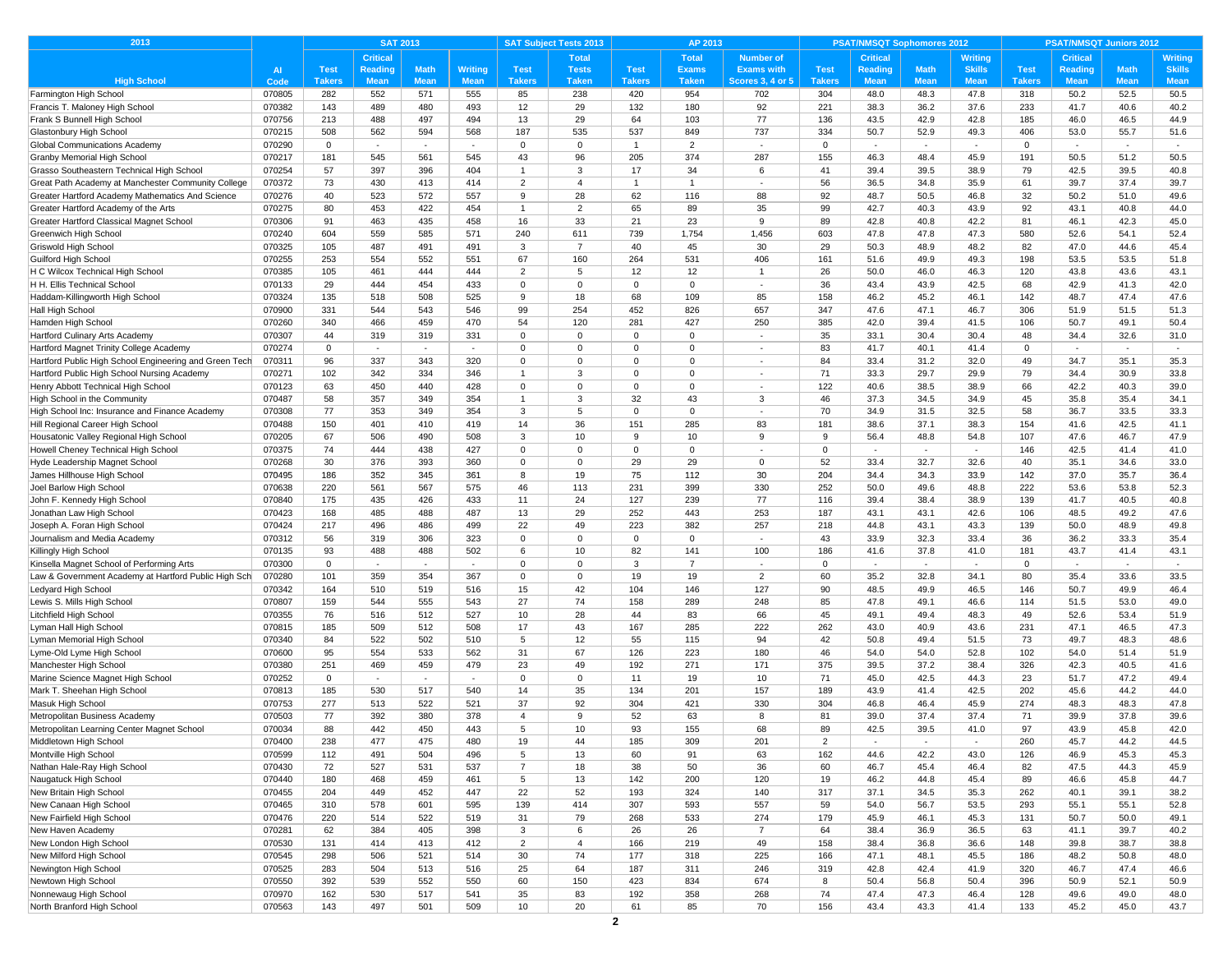| 2013                                                                  |                  | <b>SAT 2013</b> |                 |             | <b>SAT Subject Tests 2013</b><br>AP 2013 |                |                |               |                |                          | <b>PSAT/NMSQT Sophomores 2012</b> |                 |                                  | <b>PSAT/NMSQT Juniors 2012</b>   |                |                 |              |                |
|-----------------------------------------------------------------------|------------------|-----------------|-----------------|-------------|------------------------------------------|----------------|----------------|---------------|----------------|--------------------------|-----------------------------------|-----------------|----------------------------------|----------------------------------|----------------|-----------------|--------------|----------------|
|                                                                       |                  |                 | <b>Critical</b> |             |                                          |                | <b>Total</b>   |               | <b>Total</b>   | <b>Number of</b>         |                                   | <b>Critical</b> |                                  | Writing                          |                | <b>Critical</b> |              | <b>Writing</b> |
|                                                                       | AI               | <b>Test</b>     | <b>Reading</b>  | <b>Math</b> | <b>Writing</b>                           | <b>Test</b>    | <b>Tests</b>   | <b>Test</b>   | <b>Exams</b>   | <b>Exams with</b>        | <b>Test</b>                       | <b>Reading</b>  | <b>Math</b>                      | <b>Skills</b>                    | <b>Test</b>    | <b>Reading</b>  | <b>Math</b>  | <b>Skills</b>  |
| <b>High School</b>                                                    | Code             | <b>Takers</b>   | <b>Mean</b>     | <b>Mean</b> | <b>Mean</b>                              | <b>Takers</b>  | <b>Taken</b>   | <b>Takers</b> | <b>Taken</b>   | <b>Scores 3, 4 or 5</b>  | <b>Takers</b>                     | <b>Mean</b>     | <b>Mean</b>                      | <b>Mean</b>                      | <b>Takers</b>  | <b>Mean</b>     | <b>Mean</b>  | <b>Mean</b>    |
| North Haven High School                                               | 070570           | 237             | 493             | 510         | 504                                      | 24             | 58             | 141           | 252            | 206                      | 261                               | 42.2            | 42.0                             | 42.7                             | 271            | 47.9            | 49.2         | 47.6           |
| Northwestern Regional High School                                     | 070962           | 131             | 516             | 532         | 515                                      | 8              | 17             | 85            | 129            | 121                      | $\mathbf 0$                       | $\sim$          | $\sim$                           | $\sim$                           | 111            | 52.4            | 52.6         | 50.3           |
| Norwalk High School                                                   | 070580           | 246             | 484             | 490         | 492                                      | 36             | 81             | 242           | 425            | 248                      | 359                               | 41.5            | 40.3                             | 40.5                             | 282            | 43.8            | 43.0         | 43.3           |
| Norwich Free Academy                                                  | 070590           | 356             | 505             | 507         | 503                                      | 35             | 91             | 242           | 410            | 286                      | 534                               | 42.4            | 40.5                             | 41.9                             | 527            | 44.5            | 43.1         | 44.0           |
| Norwich Technical High School                                         | 070595           | 64              | 470             | 451         | 448                                      | 0              | $\mathbf 0$    | $\mathbf 0$   | $\mathbf 0$    | $\sim$                   | 64                                | 39.8            | 38.3                             | 38.1                             | 112            | 44.1            | 43.7         | 43.2           |
| Old Saybrook High Schoo                                               | 070605           | 124             | 521             | 525         | 533                                      | 18             | 40             | 108           | 183            | 139                      | 118                               | 46.8            | 45.8                             | 45.4                             | 130            | 47.2            | 47.5         | 47.3           |
| Oliver Wolcott Technical High School                                  | 070793           | 79              | 479             | 469         | 466                                      | 1              | $\overline{2}$ | 13            | 13             | 6                        | 19                                | 41.8            | 45.6                             | 43.6                             | 72             | 44.3            | 43.1         | 42.8           |
| <b>OPPortunity High School</b>                                        | 070309           | 46              | 318             | 302         | 314                                      | 0              | $^{\circ}$     | $\mathbf 0$   | $\mathbf 0$    | $\overline{\phantom{a}}$ | 0                                 |                 | $\overline{\phantom{a}}$         | $\overline{\phantom{a}}$         | $\mathbf 0$    |                 |              | $\sim$         |
| Orville H Platt High School                                           | 070388           | 125<br>127      | 451<br>513      | 439         | 453<br>517                               | 5<br>12        | 10<br>27       | 130           | 164            | 55<br>152                | 251<br>46                         | 37.3            | 35.2                             | 35.7<br>52.0                     | 205            | 40.9            | 41.3         | 40.1           |
| Oxford High School                                                    | 070929<br>070093 | 21              |                 | 493<br>523  | 500                                      | $\Omega$       | $\mathbf 0$    | 104<br>24     | 190<br>42      | 19                       | 43                                | 52.8<br>45.3    | 50.7<br>44.2                     |                                  | 101<br>32      | 50.5<br>46.1    | 49.2<br>46.3 | 48.7<br>43.6   |
| Parish Hill High/Middle School<br>Pathways to Technology Magnet Schoo | 070304           | 67              | 512<br>403      | 384         | 406                                      | 3              | $\overline{4}$ | 10            | 14             | 10                       | 66                                | 39.9            | 40.6                             | 43.5<br>38.7                     | 69             | 42.2            | 40.7         | 41.5           |
| Plainfield High School                                                | 070090           | 96              | 469             | 457         | 465                                      | $\overline{1}$ | $\overline{2}$ | 75            | 113            | 58                       | 51                                | 44.7            | 45.0                             | 42.6                             | 44             | 47.0            | 47.6         | 43.8           |
| Plainville High School                                                | 070610           | 144             | 482             | 493         | 496                                      | 11             | 25             | 214           | 386            | 182                      | 149                               | 42.3            | 42.9                             | 42.7                             | 144            | 45.5            | 44.9         | 45.9           |
| Platt Technical High School                                           | 070426           | 116             | 454             | 455         | 448                                      | 3              | 5              | $\Omega$      | $\Omega$       | $\overline{\phantom{a}}$ | $\overline{4}$                    | $\sim$          | $\sim$                           | ×                                | 199            | 42.6            | 43.5         | 40.3           |
| Polly T McCabe Center                                                 | 070513           | $\mathbf 0$     | $\sim$          | $\sim$      | $\sim$                                   | $\mathbf 0$    | $\mathbf 0$    | $\mathbf 0$   | $\mathbf 0$    | $\overline{\phantom{a}}$ | $\overline{7}$                    | 35.6            | 31.6                             | 30.9                             | 3              | $\sim$          | $\sim$       | $\sim$         |
| Pomperaug High School                                                 | 070685           | 276             | 535             | 546         | 542                                      | 35             | 100            | 200           | 363            | 315                      | 78                                | 54.6            | 56.5                             | 54.9                             | 307            | 49.9            | 50.5         | 49.1           |
| Portland High School                                                  | 070620           | 72              | 537             | 558         | 537                                      | $\overline{7}$ | 15             | 22            | 34             | 13                       | 48                                | 47.5            | 48.6                             | 46.7                             | 95             | 47.7            | 48.9         | 47.0           |
| Public Safety Academy                                                 | 070182           | 22              | 365             | 349         | 389                                      | 0              | $\mathbf 0$    | 21            | 29             | 1                        | 45                                | 35.6            | 34.5                             | 32.9                             | 38             | 39.3            | 37.1         | 37.4           |
| Putnam High School                                                    | 070630           | 46              | 468             | 461         | 456                                      | 3              | 6              | 58            | 93             | 33                       | 51                                | 42.8            | 39.5                             | 40.8                             | 51             | 42.2            | 41.4         | 39.6           |
| Quinebaug Valley Middle College High School                           | 070136           | 13              | 460             | 453         | 465                                      | $\mathbf 0$    | $\mathbf 0$    | $\mathbf 0$   | $\mathbf 0$    | $\overline{\phantom{a}}$ | 5                                 | 39.2            | 34.0                             | 35.6                             | 32             | 38.8            | 36.4         | 37.8           |
| Rham High School                                                      | 070323           | 223             | 551             | 565         | 555                                      | 37             | 85             | 177           | 307            | 282                      | 109                               | 50.8            | 51.7                             | 48.8                             | 180            | 53.6            | 52.4         | 50.4           |
| Ridgefield High School                                                | 070640           | 375             | 580             | 590         | 589                                      | 144            | 389            | 482           | 1,095          | 1,019                    | 306                               | 51.3            | 52.9                             | 49.7                             | 349            | 56.1            | 56.1         | 54.1           |
| Riverside Education Academy                                           | 070514           | 14              | 337             | 316         | 329                                      | $\mathbf 0$    | $\mathbf 0$    | $\mathbf 0$   | $\mathbf 0$    |                          | 9                                 | 31.2            | 25.3                             | 23.3                             | 15             | 30.5            | 27.2         | 27.9           |
| Robert E Fitch Senior High School                                     | 070435           | 222             | 489             | 484         | 483                                      | 28             | 74             | 188           | 331            | 140                      | 234                               | 42.7            | 43.0                             | 41.8                             | 88             | 52.0            | 52.0         | 51.4           |
| Rockville High School                                                 | 070645           | 151             | 486             | 484         | 494                                      | $\overline{7}$ | 13             | 42            | 53             | 42                       | 176                               | 42.7            | 40.6                             | 41.8                             | 226            | 45.7            | 43.8         | 45.0           |
| Rocky Hill High School                                                | 070648           | 141             | 510             | 538         | 526                                      | 25             | 63             | 83            | 131            | 96                       | 160                               | 43.6            | 44.6                             | 43.7                             | 171            | 45.8            | 46.0         | 46.1           |
| Seymour High School                                                   | 070660           | 116             | 483             | 479         | 479                                      | 4              | $\overline{7}$ | 109           | 154            | 91                       | 135                               | 42.4            | 41.4                             | 41.0                             | 115            | 44.9            | 44.8         | 44.1           |
| Shelton High School                                                   | 070665           | 314             | 491             | 508         | 496                                      | 25             | 55             | 254           | 410            | 304                      | 360                               | 43.4            | 44.5                             | 43.3                             | 172            | 50.4            | 51.1         | 49.9           |
| Shepaug Valley High School                                            | 070830           | 73              | 528             | 512         | 522                                      | 8              | 22             | 34            | 51             | 32                       | 57                                | 47.9            | 45.9                             | 48.0                             | 56             | 50.9            | 49.0         | 50.0           |
| Simsbury High School                                                  | 070675           | 363             | 571             | 573         | 572                                      | 82             | 211            | 537           | 1,108          | 889                      | 362                               | 49.1            | 48.6                             | 48.9                             | 347            | 53.6            | 53.8         | 53.2           |
| Somers High School                                                    | 070683           | 115             | 524             | 533         | 523                                      | $\overline{4}$ | 11             | 61            | 83             | 56                       | 112                               | 45.1            | 45.4                             | 43.9                             | 78             | 50.5            | 50.2         | 49.4           |
| Sound School                                                          | 070516           | 71              | 421             | 416         | 436                                      | $\overline{4}$ | 10             | 38            | 38             | 19                       | 70                                | 40.4            | 40.6                             | 41.3                             | 81             | 45.8            | 44.9         | 45.9           |
| South Windsor High School                                             | 070700           | 316             | 529             | 552         | 535                                      | 39             | 114            | 289           | 536            | 452                      | 328                               | 45.6            | 47.4                             | 44.7                             | 298            | 50.2            | 51.7         | 49.2           |
| Southington High School                                               | 070690           | 371             | 514             | 529         | 527                                      | 32             | 71             | 274           | 500            | 375                      | 489                               | 44.2            | 44.8                             | 43.8                             | 448            | 48.1            | 49.9         | 48.9           |
| Sport and Medical Sciences Academy                                    | 070291           | 91              | 415             | 442         | 430                                      | 19             | 40             | 53            | 53             | 15                       | 112                               | 37.8            | 38.0                             | 37.5                             | 89             | 41.7            | 42.7         | 41.0           |
| Stafford High School                                                  | 070705           | 83              | 525             | 520         | 527                                      | 5              | 10             | 23            | 32             | 24                       | 45                                | 50.3            | 50.2                             | 49.9                             | 118            | 46.9            | 47.3         | 44.6           |
| Stamford Academy                                                      | 070746           | $\overline{4}$  | $\sim$          | $\sim$      | $\sim$                                   | $\mathbf 0$    | $\mathbf 0$    | $\mathbf{1}$  | $\overline{1}$ | $\sim$                   | 13                                | 38.1            | 31.0                             | 35.8                             | $\overline{7}$ | 31.0            | 31.4         | 30.4           |
| Stamford High School                                                  | 070750           | 320<br>376      | 465<br>585      | 474<br>604  | 475<br>599                               | 56<br>186      | 143<br>445     | 331<br>497    | 601<br>1,106   | 366                      | 406<br>$\overline{4}$             | 39.5            | 39.0<br>$\overline{\phantom{a}}$ | 39.1<br>$\overline{\phantom{a}}$ | 369<br>374     | 42.5<br>56.1    | 42.8         | 42.6<br>55.6   |
| Staples High School                                                   | 070920<br>070607 | 148             | 515             | 517         | 514                                      | 23             | 55             | 149           | 224            | 1,029<br>191             | 44                                | $\sim$<br>53.4  | 50.6                             | 48.7                             | 162            | 50.6            | 56.2<br>49.9 | 49.6           |
| Stonington High School<br><b>Stratford High School</b>                | 070755           | 165             | 474             | 464         | 471                                      | 13             | 32             | 55            | 83             | 54                       | 35                                | 46.7            | 48.6                             | 45.9                             | 131            | 46.1            | 45.7         | 45.1           |
| Suffield High School                                                  | 070760           | 175             | 517             | 537         | 518                                      | 11             | 28             | 150           | 320            | 290                      | 103                               | 48.4            | 48.9                             | 48.0                             | 201            | 49.3            | 50.0         | 47.9           |
| Terryville High Schoo                                                 | 070770           | 73              | 483             | 491         | 494                                      | 1              | 3              | 28            | 31             | 16                       | 40                                | 42.7            | 45.4                             | 42.6                             | 51             | 46.6            | 47.6         | 46.7           |
| Thames River Academy                                                  | 070592           | $\overline{1}$  | $\sim$          | $\sim$      | $\sim$                                   | $\Omega$       | $\Omega$       | $\Omega$      | $\Omega$       |                          | $\Omega$                          | $\sim$          | $\sim$                           | $\sim$                           | $\mathbf 0$    | $\sim$          | $\sim$       | $\sim$         |
| The Big Picture High School                                           | 070031           | 30              | 401             | 373         | 406                                      | $\mathbf 0$    | $\mathbf 0$    | 0             | $\mathbf 0$    | $\overline{\phantom{a}}$ | 25                                | 34.0            | 30.4                             | 36.1                             | 26             | 39.8            | 40.0         | 37.7           |
| The Bridge Academy                                                    | 070048           | 36              | 370             | 405         | 384                                      | 1              | $\overline{2}$ | $\Omega$      | $\Omega$       | ٠                        | 44                                | 36.8            | 36.4                             | 37.0                             | 38             | 37.9            | 38.2         | 37.7           |
| The Connecticut International Baccalaureate Academy                   | 070169           | 32              | 553             | 523         | 568                                      | $\overline{7}$ | 13             | $\mathbf 0$   | $\mathbf 0$    | $\sim$                   | 32                                | 49.9            | 50.2                             | 50.3                             | 38             | 53.4            | 54.3         | 51.9           |
| The Gilbert School                                                    | 070960           | 54              | 468             | 464         | 477                                      | 5              | 10             | 44            | 76             | 37                       | 67                                | 42.0            | 40.2                             | 40.6                             | 68             | 45.1            | 42.4         | 44.0           |
| The Morgan School                                                     | 070105           | 104             | 520             | 496         | 518                                      | 11             | 29             | 64            | 83             | 55                       | 60                                | 46.9            | 46.9                             | 47.2                             | 84             | 51.0            | 50.2         | 49.8           |
| <b>Thomaston High School</b>                                          | 070775           | 55              | 475             | 489         | 498                                      |                |                | 51            | 113            | 56                       | 62                                | 44.2            | 44.3                             | 42.5                             | 50             | 48.0            | 48.9         | 47.8           |
| Three Rivers Middle College High School                               | 070594           | 5               | 464             | 392         | 376                                      | 0              | $\mathbf 0$    | $\Omega$      | 0              | $\sim$                   | $\mathbf 0$                       | $\sim$          | $\sim$                           | $\sim$                           | 21             | 43.6            | 39.6         | 44.1           |
| <b>Tolland High School</b>                                            | 070792           | 194             | 532             | 550         | 540                                      | 15             | 30             | 79            | 89             | 73                       | 17                                | 56.1            | 59.1                             | 55.7                             | 148            | 51.8            | 52.1         | 51.0           |
| Torrington High School                                                | 070795           | 156             | 493             | 486         | 485                                      | 9              | 19             | 96            | 166            | 81                       | 201                               | 40.7            | 40.6                             | 39.6                             | 49             | 48.7            | 47.3         | 48.9           |
| Tourtellotte Memorial High School                                     | 070565           | 49              | 497             | 485         | 499                                      | $\mathbf{1}$   | $\overline{1}$ | 12            | 13             | 10                       | 17                                | 47.6            | 48.0                             | 47.6                             | 39             | 47.4            | 46.0         | 46.7           |
| Trumbull High School                                                  | 070800           | 472             | 526             | 538         | 527                                      | 66             | 171            | 222           | 408            | 362                      | 165                               | 51.0            | 51.7                             | 49.5                             | 228            | 52.1            | 52.0         | 50.0           |
| University High School of Science and Engineering                     | 070326           | 97              | 468             | 468         | 461                                      | 14             | 29             | 32            | 43             | 28                       | 102                               | 42.9            | 42.7                             | 41.1                             | 79             | 48.7            | 49.3         | 47.2           |
| Valley Regional High School                                           | 070150           | 120             | 544             | 537         | 549                                      | 23             | 55             | 117           | 182            | 125                      | 43                                | 54.4            | 53.8                             | 52.0                             | 74             | 53.1            | 50.5         | 49.9           |
| Vinal Technical High School                                           | 070405           | 57              | 432             | 419         | 425                                      | $\mathbf 0$    | $\mathsf 0$    | $\mathbf{0}$  | $\mathsf 0$    | $\sim$                   | 18                                | 42.3            | 38.8                             | 42.6                             | 129            | 39.9            | 37.0         | 37.5           |
| Wamogo Regional High School                                           | 070360           | 68              | 498             | 498         | 503                                      | 9              | 22             | 64            | 113            | 62                       | 49                                | 47.0            | 44.5                             | 45.9                             | 46             | 47.0            | 47.5         | 47.2           |
| Warren F. Kaynor Technical High School                                | 070855           | 113             | 442             | 434         | 438                                      | 3              | 8              | $\mathbf 0$   | $\mathbf 0$    | $\sim$                   | 83                                | 44.8            | 42.2                             | 45.0                             | 174            | 43.9            | 42.9         | 42.8           |
| Warren Harding High School                                            | 070070           | 113             | 375             | 363         | 368                                      | 5              | 9              | 29            | 32             | $\overline{7}$           | 213                               | 32.1            | 29.8                             | 29.1                             | 187            | 35.6            | 33.1         | 32.5           |
| Waterbury Arts Magnet School                                          | 070867           | 72              | 441             | 424         | 446                                      | $\overline{2}$ | $\overline{4}$ | 51            | 69             | 30                       | 122                               | 42.5            | 39.1                             | 42.2                             | 112            | 43.8            | 41.8         | 43.5           |
| Waterford High School                                                 | 070873           | 173             | 526             | 511         | 526                                      | 15             | 40             | 105           | 206            | 177                      | 44                                | 48.8            | 48.6                             | 48.5                             | 109            | 53.0            | 51.0         | 49.8           |
| Watertown High School                                                 | 070882           | 206             | 481             | 480         | 502                                      | 13             | 34             | 172           | 393            | 154                      | 75                                | 44.8            | 42.8                             | 44.7                             | 194            | 45.9            | 42.7         | 45.3           |